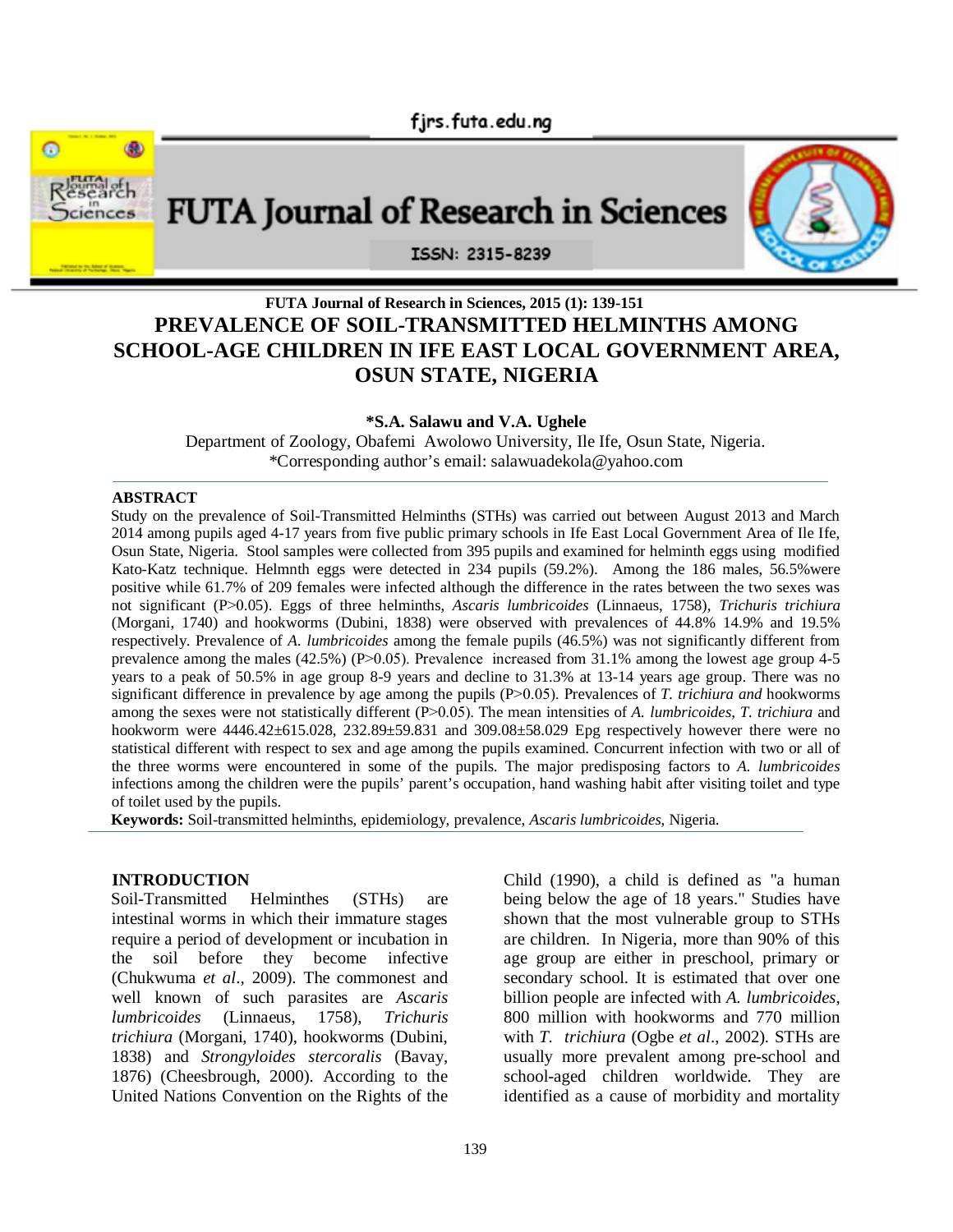in humans throughout the world particularly in the developing countries within the tropical and sub-tropical countries (Awolaju and Morenikeji, 2009). The transmission of soil-transmitted helminths depends on environment contaminated with egg-carrying feaces. Consequently, infection with these helminthes are intimately associated with poverty, poor sanitation, inadequate healthcare, poor education, lack of clean water and inadequate personal hygiene (Crompton, 1989; Asaolu *et al.*, 2002). Although STH infections occur predominantly in rural areas, the social and environmental condition in many unplanned slums and scattered settlements of developing countries are ideal for persistence of *A. lumbricoides* (Crompton and Savioli, 1993). These infections affect most frequently children in endemic countries and are associated with poor growth, reduced physical activities and impaired learning abilities (Stephenson *et al.*, 1990; Nokes *et al.*, 1992; Adams *et al.*, 1994; Koroma *et al.*, 1996; Stollzfus *et al.,* 1996). According to WHO (1998), the morbidity associated with these helminths infections include a wide range of abdominal complications, iron-deficiency anaemia and dysentery syndrome.

In Nigeria, there has been no national school based parasites or soil-transmitted helminthes control programmes (Odu *et al*., 2011). Also, there are no available data about the demography and hygienic conditions of the children in most schools to help guide the development of school health programmes which are required for sustainable control of soil-transmitted helminths in school children. In the past, there have been sporadic and uncoordinated de-worming programs undertaken by government officials without any baseline information or data (Ekpo *et al*., 2008). Therefore, there is the need to have accurate, comprehensive, valid, and reliably documented information about the epidemiology, distribution and complication on parasitic diseases among the school children in the country. Although a number of studies have been conducted on these parasitic diseases in Nigeria (Ofoezie *et al*, 1996, Ugbomoiko and Ofoezie, 2006), many areas remain unstudied and information on cooccurrence and risk factors of these parasitic

diseases necessary for integrated strategy in most rural areas are scanty. Furthermore, there appears to have been no previous report on the status of soil-transmitted helminthiases in Ife East Local Government Area (LGA) of Osun State, Nigeria. Therefore this study was undertaken to carry out epidemiological survey of these helminthes in the area from August 2013 to March 2014.

## **MATERIALS AND METHODS Study Area**

The study area is located in Oke Ogbo, Ife East Local Government of Osun State, Nigeria within latitudes  $07826^{\circ}N - 07833^{\circ}N$  and longitudes  $0.04830^0$ E –  $0.04835^0$ E. The climate of the area is typically tropical, with a characteristic dry season of about 5 months (November– March) and a wet season of about 7 months (April– October) (Akinbuwa and Adeniyi, 1996). The vegetation of the area is tropical rainforest, characterized by large and tall trees (Sowemimo, 2007). The inhabitants are predominantly Yoruba speaking people of the Southwest with a mixture of people from different ethnic groups in Nigeria. Farming is the main occupation of the people but some are traders, transport workers, artisans and civil servants.

# **Consent and Ethical Issues**

Prior to the commencement of the study, permission was obtained from Local Inspector of Education (L.I.E) in Ife East Local Government. Schools Heads and Class Teachers of the selected schools were contacted and the parents and pupils were adequately enlightened on the purpose of the study. Informed consent was obtained from each pupil and their parents and any child that did not want to participate was allowed to opt out.

# **Questionnaire Administration**

A well-structured and pre-tested questionnaire was administered to collect socio-demographic information on each pupil in their local language and their responses were recorded by ticking the appropriate boxes provided. The information contained in the questionnaire include pupils' bio-data, parents' educational background and pupils' sanitation. The student's footwear as well as their fingernails were also inspected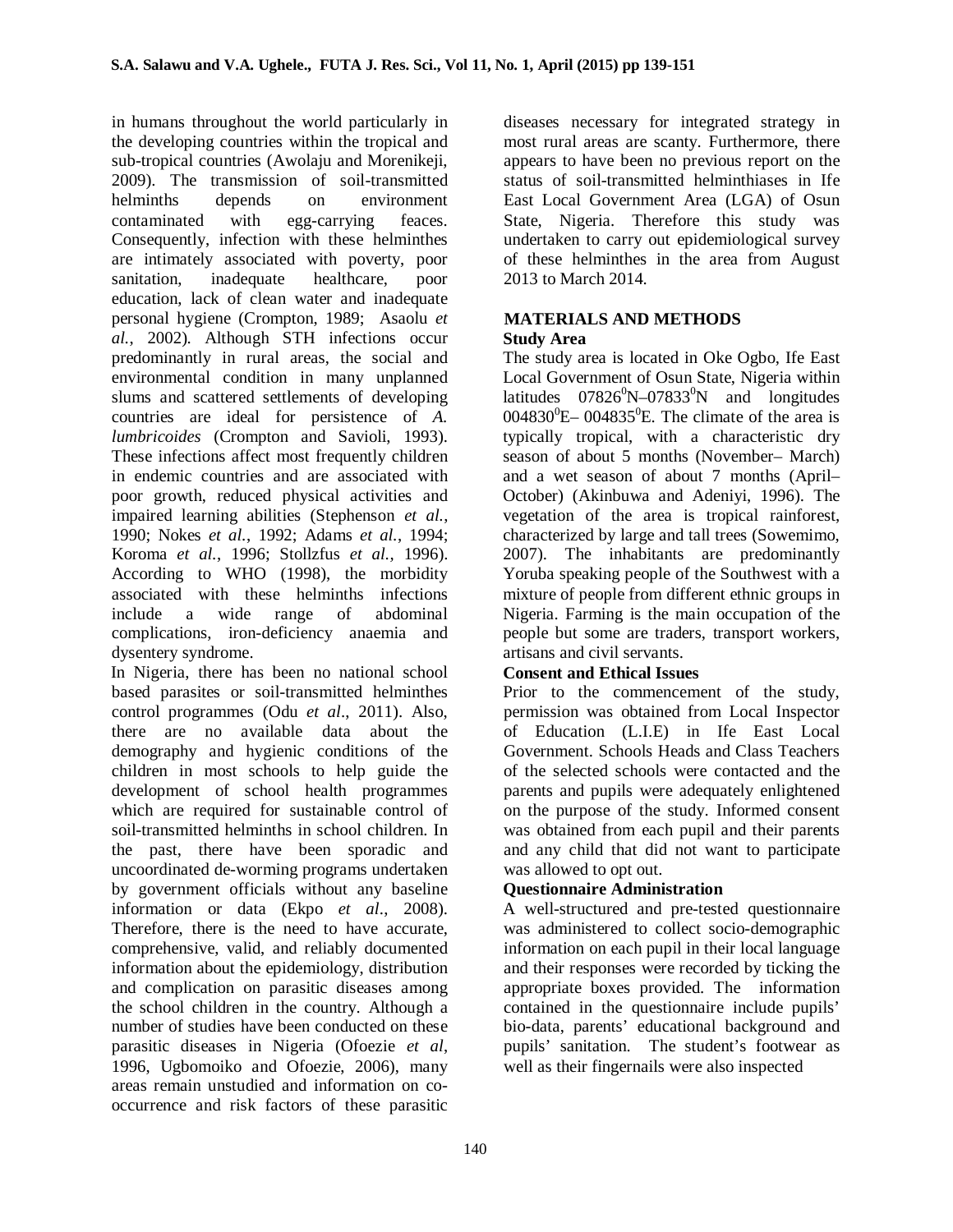## **Study Subjects**

The studied persons were primary school children aged from 4-17 years. The five public primary schools used for this study were chosen by randomization technique (Adanyi *et al.*, 2011). The names of public primary schools in the study area were collected from the L.I.E, Ife East Local Government Area. The name of each of the ten schools provided was written on a separate piece of paper. The ten pieces of paper were then placed in a bag and properly shaken and five were then picked at random. The five schools whose names were picked are Christ Apostolic Church Primary School A, Moore, Christ Apostolic Church Primary School B, Moore, Idita Community Primary School Idita, Saint Paul's Primary School Ayegbaju and Christ Apostolic Church Primary School A, Iloro.

# **Collection of Stool Samples**

Stool samples were collected from all the willing pupils in each school. The samples were collected between 10.00am and 1.00pm when most of the pupils were in attendance in the schools. All participating pupils were supplied with a clean labeled plastic universal bottle with screw cap, a clean sheet of paper and a wooden spatula each. The children were instructed to pass their faeces on the sheet of paper provided and to use the wooden spatula to transfer enough of the feaces to fill half of the bottle and then to cover the bottle tightly with screw cap. The used papers were discarded by burning off. Faecal samples collected were fixed immediately by adding adequate 10% formalin and mixed thoroughly with a wooden applicator stick (Salawu *et al*., 2014). The samples were taken to the Department of Zoology, Obafemi Awolowo University Laboratory where they were processed using modified Kato-Katz technique (WHO, 1994) and examined for helminths ova.

## **Laboratory examination of faecal sample**

Each of the preserved faecal samples was first strained through two double-ply cotton gauze. The faeces was washed several times with distilled water to ensure higher recovery of helminths eggs. The filtrate was centrifuged at 2,500 rpm for 5 minutes. The supernatant was decanted leaving the sediment. A plastic template with a central hole 6mm in diameter was placed on a clean glass slide and the hole

filled with stool sediment. The template was carefully withdrawn from the slide leaving the faecal sample of about 14.7mg on the glass slide. Two drops of malachite green solution was added to the sample on the slide and then mixed thoroughly. The mixture was covered with a cover slip and then examined under a light microscope for helminths eggs. Each morphologically different eggs was counted using a tally hand counter. The intensity of each helminth observed was determined by multiplying the number of eggs of the species counted by 24 to obtain the number of eggs per gram of faeces (Epg) (WHO, 1991).

# **Statistical analysis**

All statistical analyses were performed using SPSS for windows version 16.0. Differences in prevalence and intensity of infection were tested by chi-square, t- test and one way ANOVA. Statistical difference was assigned at  $P \le 0.05$ . Bivariate logistic regression was further carried out to assess the predictive effect of the various variable measure on the prevalence of all the three helminths in this study.

## **RESULTS**

## **Soil-transmitted helminths infections among the pupils**

A total of 395 pupils submitted their faecal samples for examination from the five schools studied. The pupils consisted of 186 (47.1%) males and 209 (52.9%) females. The number of pupils seen in each of the five schools in relation to gender is shown in Table 1. A total of 234 (59.2%) stool samples were positive for helminth eggs. Prevalence among the males (47.1%) was not significantly different from the females  $(52.9\%)$   $(P>0.05)$ . The eggs of soiltransmitted helminths observed in the feacal samples were those of *Ascaris lumbricoides, Trichuris trichiura* and hookworms with prevalences of 44.8%, 14.9% and 19.5% respectively.

## **Soil-transmitted helminths infections among the pupils in different schools**

The prevalences of infection observed for each of the worm in the children in each of the five schools are indicated in Table 2. Prevalence of *A. lumbricoides, T. trichiura* and hookworms varied among the five schools but their lowest prevalences (22.7%, 1.5% and 1.5%) were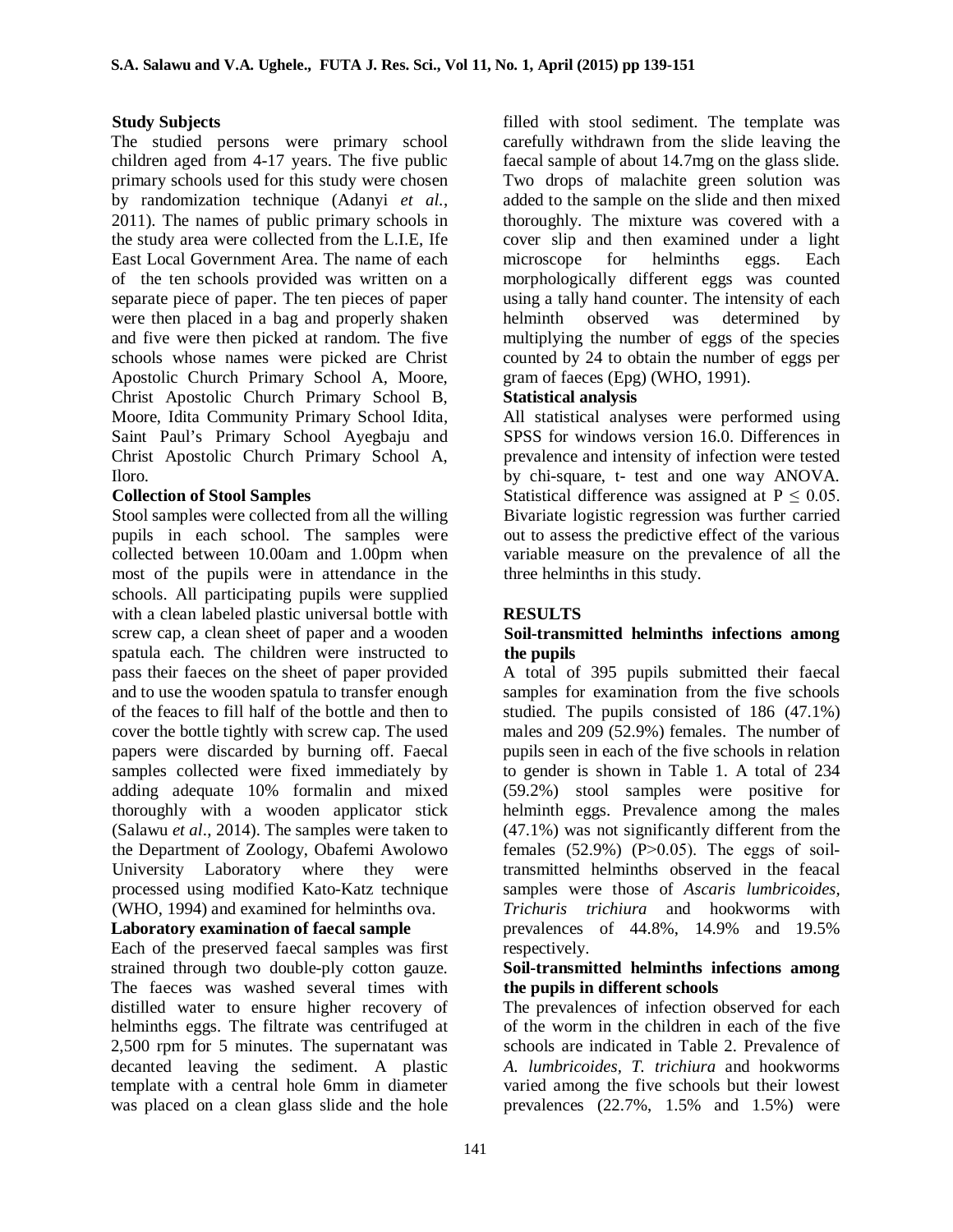recorded among pupils of St. Paul's Primary School, Ayegbaju and there was significant difference among the schools with respect to the three helminths ova  $(P \le 0.05)$ . The highest prevalence (50.7%) of *A. lumbricoides* was recorded among pupils of C. A. C. Primary School B, Moore, while the highest prevalence of hookworms and *T. trichiura* (32.6% and 23.2% respectively) were recorded among pupils of C. A. C. Primary School A, Moore and the differences were statistically significant among the schools  $(P< 0.05)$ .

## **Prevalence of Soil-transmitted helminths infections among the pupils with respect to age and sex**

The prevalence of infection with *A. lumbricoides* among the 395 pupils was 44.8%. Prevalence among males and females were very close and showed no significant difference  $(P>0.05)$ (Table 3). Prevalence varied among different age groups with the lowest among the lowest age group 4-5 years (31.1%) rising to a peak in age group 8-9 years (50.5%) before declining in age group  $16-17$  years.  $(P > 0.05)$  (Table 4). The prevalence of hookworms among all the pupils was 19.5% with the males having higher<br>prevalence (22.0%) than their female prevalence (22.0%) than their female counterparts  $(17.2\%)$  (P  $\sqrt{0.05}$ ). The prevalence of infection of *T. trichiura* among the pupils (14.9%) was lower than prevalences of *A. lumbricoides* and hookworms. Prevalence of *T. trichiura* was lower among the male children (12.4%) than the females (17.2%) and the difference was not statistically significant. Prevalence of *T. trichiura* rose from 4.4% among age group 4-5 years to a peak 20.3% in age group 10-11 years and fell gradually thereafter to 6.3% in age group 16-17 years  $(P < 0.05)$ .

## **Intensity of infection among the pupils with respect to age and sex**

Table 3 shows the mean intensity of infection for *A. lumbricoides* among the 395 pupils was 4446.42±615.028Epg. Intensity was not significantly higher among the males  $(5429.27 \pm 1140.026$  Epg) than the females  $(3576.43\pm 567.355$  Epg)  $(P>0.05)$ . Except for the age group 6-7 years where the intensity showed an increase to 7491.88Epg. The intensity made a gradual rise from the lowest value of 1995.22±760.103 observed among the

age group 4-5 years to  $4705.88 \pm 2181.077$  in age group 14-15years and then decline to  $2464.44 \pm 1401.488$  among the oldest age group 16-17years. There was no significant difference between intensity of *A. lumbricoides* among the age groups  $(P>0.05)$  (Fig 1)

The mean epg for hookworms among the 395 pupils was 309.08  $\pm$  58.029. The intensity of infection among the two sexes was not statistically significant  $(P>0.05)$  (Table 3). The intensity of hookworms infection did not show a regular trend with respect to age of pupils as the highest intensity  $(482.10 \pm 185.668)$  Epg) was recorded among age group 8-9 years while the lowest intensity  $(119.11 \pm 47.220Epg)$  was observed among age group 6-7 years. There was no significant difference between intensity of hookworms among the age groups  $(P>0.05)$  (Fig 2). The mean epg for *T. trichiura* for all the samples was 232.89  $\pm$  59.831. Intensity among males  $(168.24\pm 53.562Epg)$  was not significantly lower than females  $(290.11 \pm 102.327$ Epg) pupils.  $(P>0.05)$ . (Table 3). *T. trichiura* intensity was lowest (32.67 22.979 Epg) among the age group 4-5 years and rose to the highest  $341.59 \pm 188.329$ Epg in age group 8-9years and then decline steeply to  $150.09\pm 64.500E$  pg among 16-17 years (Fig 2). There was no significant difference between the intensity of *T. trichiura* among the age groups  $(P>0.05)$ 

## **Prevalence of Multiple infections of soil transmitted helminths among the pupils**

Faecal samples from seventy five (19.0%) of the pupils were observed to contain eggs of two or three different helminths. Table 5 shows, 11.4% of the pupils harbour both *A. lumbricoides* and hookworms, 8.4% harbour *A. lumbricoides* and *T. trichiura,* 5.6% harbour hookworms and *T. trichiura* while 2.8% of the pupils harbour the three parasites concurrently. Although gender related multiple infections showed no significant difference, females have higher prevalences than their male counterparts in all the multiple infection categories. Among the different age groups, the oldest age group 16-17 years had the least occurrence of multiple infections while age group 7-8 years had the highest. There was a significant difference among the age groups with respect to multiple infections among the pupils P˂0.05. (Table 6)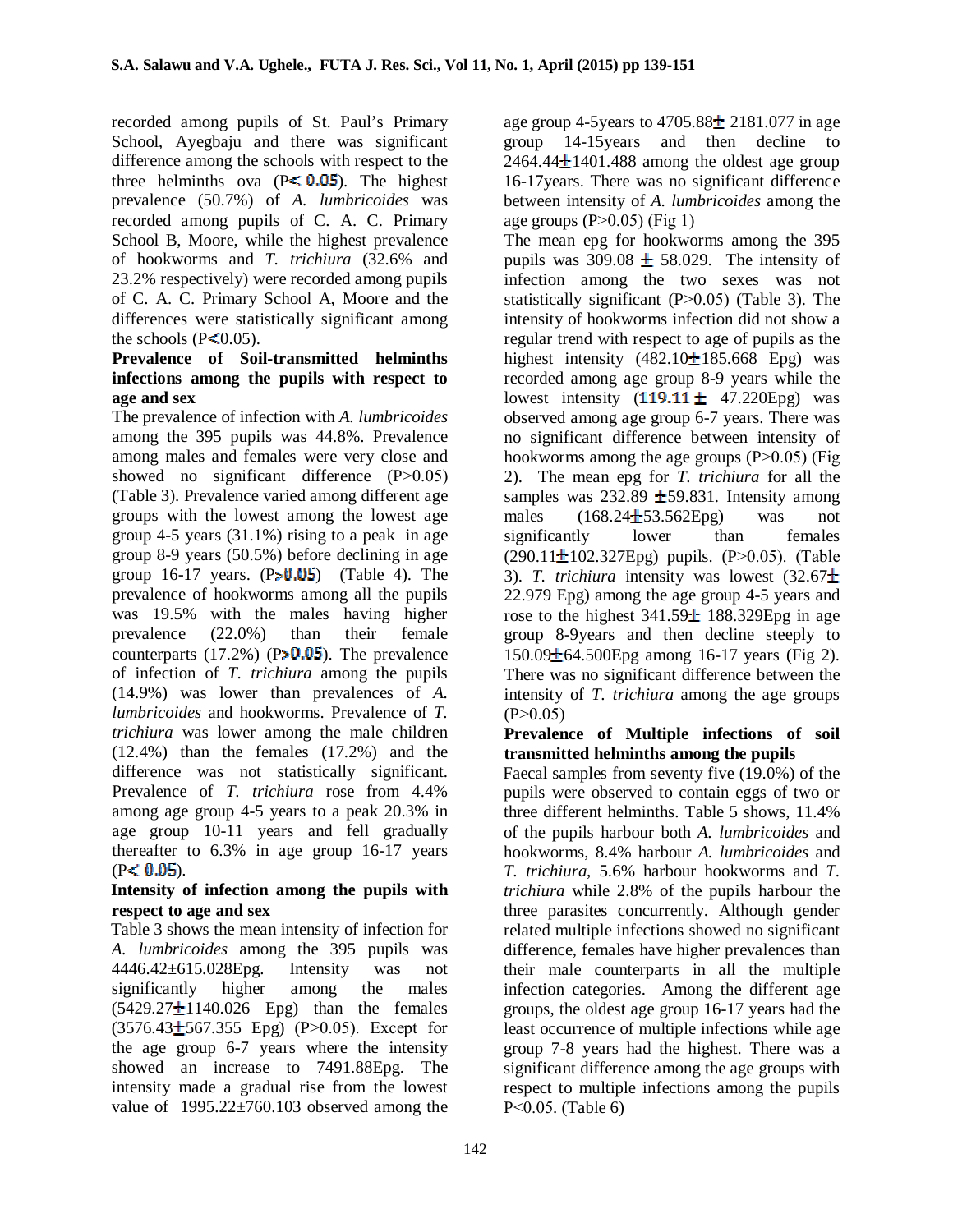#### **Risk factor pre-disposing children to STH infection**

The risk factors analysis (Table 7) showed that the odds of being infected with *A. lumbricoides*  is more likely among pupils whose parents were farmers. Pupils whose parents were farmers and artisans were 3.0 and 1.5 times more likely to be infected with *A. lumbricoides* than pupils whose parents were civil servants. The risk factor also showed that pupils that made use of water closet

and latrine were 0.2 and 0.5 times respectively less likely to be infected with *A. lumbricoides*  than pupils that made use of open defeacation. According to the hand washing habit after visiting a toilet, the odd of being infected with *A. lumbricoides* was observed to be 0.6times less likely in pupils that always washes their hands and 2.2 times more likely among those that do not wash their hands than those that washes their hands sometimes after each visit to the toilet.

| Schools                         | Male | Female |
|---------------------------------|------|--------|
| 1. C. A. C. Pry. Sch. A Moore   | 47   | 48     |
| 2. C.A.C. Pry. Sch. B Moore     | 35   | 40     |
| 3. Idita Comm. Pry.Sch.         | 42   | 44     |
| 4. St Paul's Pry. Sch. Ayegbaju | 30   | 36     |
| 5. C.A.C. Pry. Sch. A Iloro     | 32   | 41     |
| Total                           | 186  | 209    |

**Table 1. Number of children examined in each of the schools in relation to gender**

#### **Table 2. Prevalence of soil-transmitted helminths among pupils according to schools**

|                                    |             |                                                | $%$ +ve for helminth eggs   |                                |
|------------------------------------|-------------|------------------------------------------------|-----------------------------|--------------------------------|
| S/N<br><b>Schools</b>              | No examined | lumbricoides<br>A.<br>$n\frac{\gamma}{\delta}$ | Hookworms<br>$n\frac{6}{6}$ | T. trichiura<br>$n\frac{6}{6}$ |
| 1. C. A. C. Pry. Sch. A Moore      | 95          | 46(48.4)                                       | 31(32.6)                    | 22(23.2)                       |
| C. A. C. Pry. Sch. B Moore<br>2.   | 75          | 38(50.7)                                       | 9(12.0)                     | 15(20.0)                       |
| Idita Comm. Pry Sch Idita<br>3.    | 86          | 39(45.3)                                       | 16(18.6)                    | 8(9.3)                         |
| St Paul's Pry. Sch. Ayegbaju<br>4. | 66          | 15(22.7)                                       | 1(1.5)                      | 1(1.5)                         |
| 5. C. A. C. Pry. Sch. A Iloro      | 73          | 39(53.4)                                       | 20(27.4)                    | 13(17.8)                       |
| Total                              | 395         | 177(44.8)                                      | 77(19.5)                    | 59(14.9)                       |
| P value                            |             | P < 0.05                                       | P < 0.05                    | P < 0.05                       |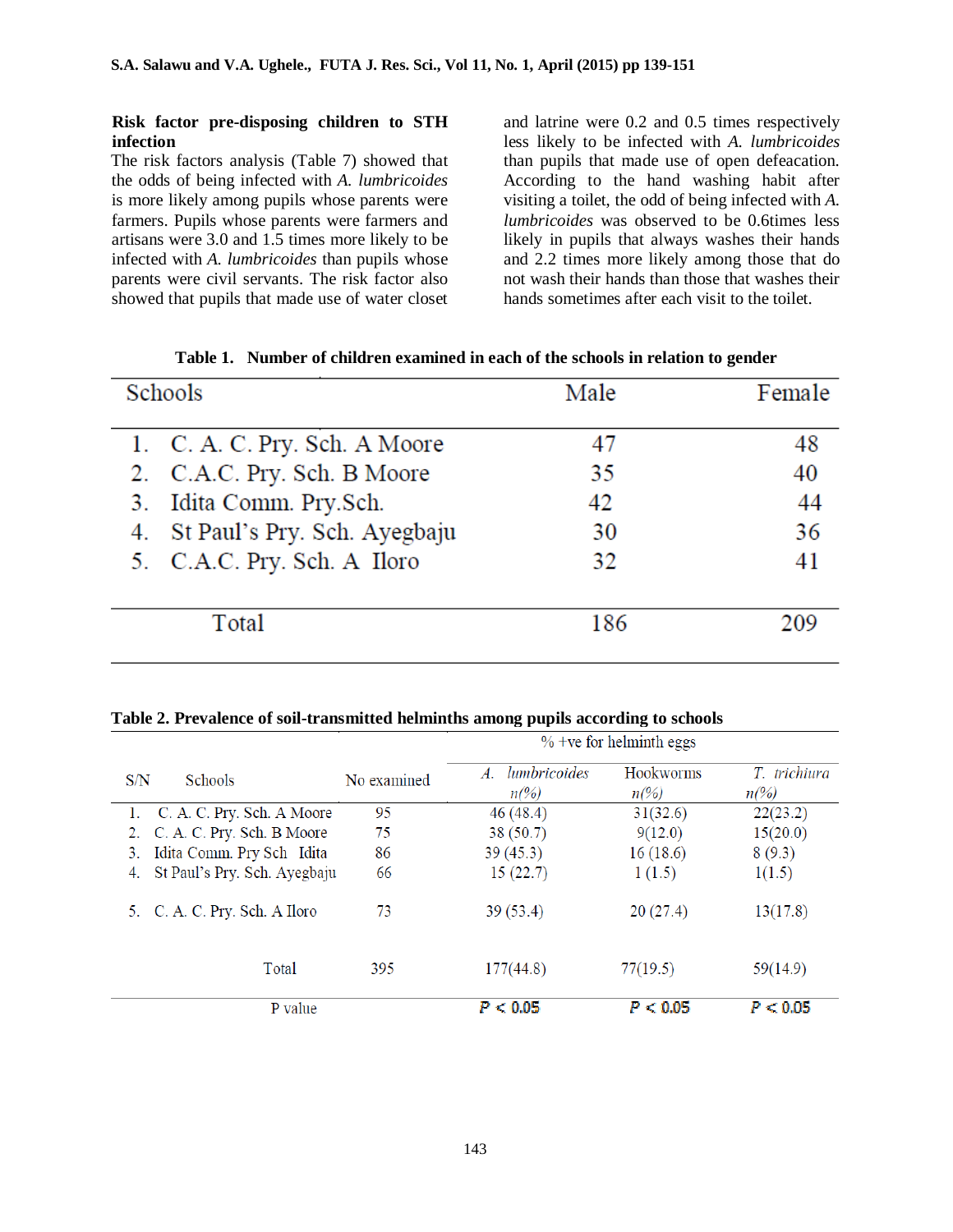| Sex     | No<br>Examined | A. lumbricoides<br>No.<br>$(\% )$ infected | $EpgT$ SE           | Hookworms<br>No.<br>$(\%)$ infected | $Epg + SE$                 | T. trichiura<br>No.<br>$(\%)$ infected | $Epg$ $\pm$ SE    |
|---------|----------------|--------------------------------------------|---------------------|-------------------------------------|----------------------------|----------------------------------------|-------------------|
| Male    | 186            | 79(42.5)                                   | 5429.27 + 1140.02   | 41(22.0)                            | 267.48 + 54.711            | 23(12.4)                               | 168.24+53.562     |
| Female  | 209            | 98(46.9)                                   | $3576.43 + 567.355$ | 36(17.2)                            | 346.10 <sup>1</sup> 98.345 | 36(17.2)                               | 290.11+102.327    |
| Total   | 395            | 177(29.5)                                  | 4446.42+615.028     | 77(19.5)                            | 309.08+58.029              | 59(14.9)                               | $232.89 + 59.831$ |
| P value |                | P > 0.05                                   |                     | P > 0.05                            |                            | P > 0.05                               |                   |

Table 3. Prevalence and intensity (Epg  $\pm$  SE) of Soil-Transmitted Helminths (STH) in relation to **sex**

| Table 4. Prevalence of Soil Transmitted Helminthes (STH) with respect to Age group of pupils |  |  |  |  |
|----------------------------------------------------------------------------------------------|--|--|--|--|
|----------------------------------------------------------------------------------------------|--|--|--|--|

| Age       | No examined | A. lumbricoides     | Hookworms           | T. trichiura        |
|-----------|-------------|---------------------|---------------------|---------------------|
| (yrs)     |             | No. $(\%)$ infected | No. $(\%)$ infected | No. $(\%)$ infected |
| $4 - 5$   | 45          | 14(31.1)            | 3(6.7)              | 2(4.4)              |
| $6 - 7$   | 81          | 36(44.4)            | 11(13.6)            | 11(13.6)            |
| $8-9$     | 103         | 52(50.5)            | 22(21.4)            | 18(17.5)            |
| $10 - 11$ | 79          | 39(49.4)            | 20(25.3)            | 16(20.3)            |
| $12 - 13$ | 46          | 19(41.3)            | 10(21.7)            | 8(17.4)             |
| $14 - 15$ | 25          | 12(48.0)            | 7(28.0)             | 3(12.7)             |
| $16 - 17$ | 16          | 5(31.1)             | 4(25.0)             | 1(6.3)              |
| Total     | 395         | $177(19.5\%)$       | 77(19.5%)           | 59(14.9%)           |
|           | P value     | P < 0.05            | P > 0.05            | P < 0.05            |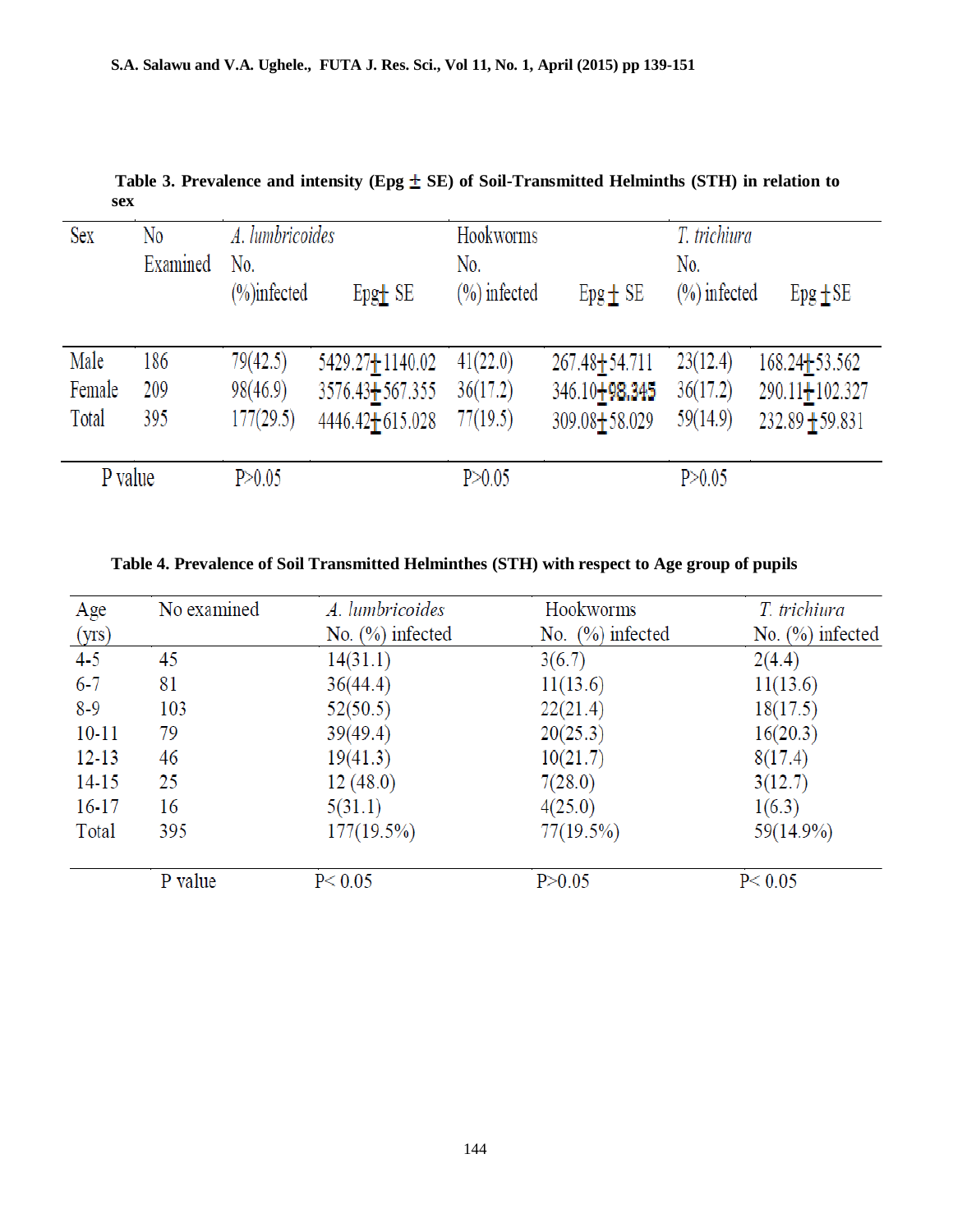|                                               | Male                | Female              | Total               |
|-----------------------------------------------|---------------------|---------------------|---------------------|
| Parasite                                      | No. $(\%)$ infected | No. $(\%)$ infected | No. $(\%)$ infected |
| A. lumbricoides + Hookworm                    | 23(12.4)            | 22(10.5)            | 45(11.4)            |
| $\Lambda$ . lumbricoides + T. trichuira       | 17(9.1)             | 16(7.7)             | 33(8.4)             |
| $Hookworm + T. trichuira$                     | 11(5.9)             | 11(5.3)             | 22(5.6)             |
| $A.lumbricoides+Hookworm+T. trichuira 8(4.3)$ |                     | 3(1.4)              | 11(2.8)             |

**Table 5. Prevalence of Multiple infection of soil transmitted helminthes in relation to sex among pupils**

**Table 6. Prevalence of Multiple infections of Soil-Transmitted Helminths in children in relation to age groups**

| Age group (yrs) | A. lumbricoides     | $A.$ lumbricoides $+$ | Hookworm<br>$+$ T.   | lumbricoides+<br>A.           |
|-----------------|---------------------|-----------------------|----------------------|-------------------------------|
|                 | $+$ Hookworm        | T. trichuira          | trichuira            | Hookworm+                     |
|                 | No. $(\%)$ infected | No. $(\%)$ infected   | No. $(\%)$ infected  | T.trichiura<br>N <sub>0</sub> |
|                 |                     |                       |                      | $(\%)$ infected               |
| $3-4$           | 3(6.7)              | 1(2.2)                | 0(0.0)               | 0(0.0)                        |
| $5-6$           | 6(7.4)              | 7(8.6)                | 4(4.9)               | 4(4.9)                        |
| $7 - 8$         | 12(11.7)            | 11(10.7)              | 8(7.8)               | 3(2.9)                        |
| $9 - 10$        | 12(15.2)            | 8(10.1)               | 7(8.9)               | 3(3.8)                        |
| $11 - 12$       | 8(17.4)             | 4(8.7)                | 3(6.5)               | 1(2.2)                        |
| $13 - 14$       | 3(12.0)             | 2(8.0)                | 0(0.0)               | 0(0.0)                        |
| $15 - 16$       | 1(6.3)              | 0(0.0)                | 0(0.0)               | 11(2.8)                       |
| Total           | 45(11.4)            | 33(8.4)               | 22(5.6)              | 11(2.8)                       |
| P value         | P < 0.05            | P < 0.05              | P < 0.05<br>P < 0.05 |                               |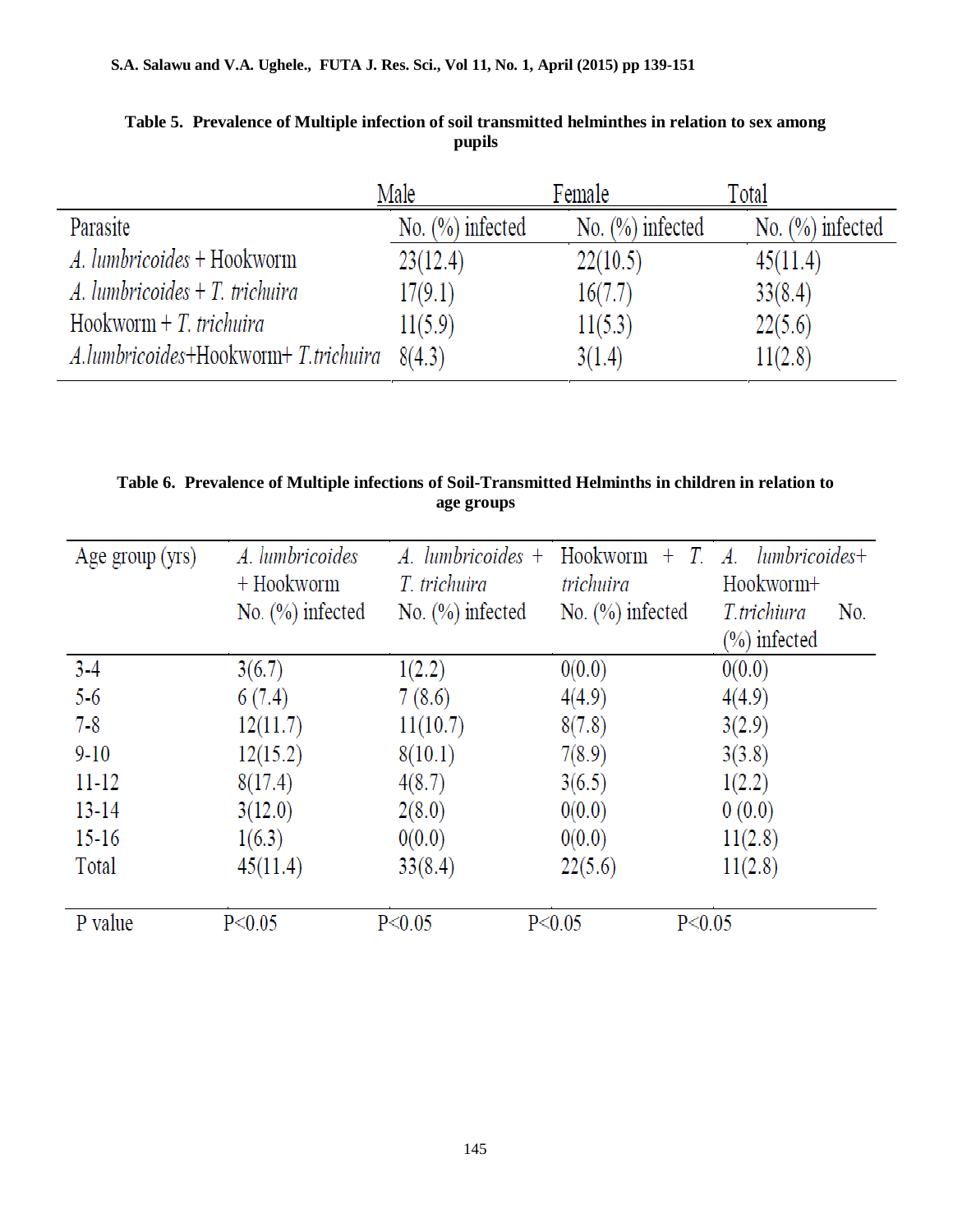## **Table 7: Result of Logistic Regression analysis showing the effect of parent occupation, toilet type and type of domestic animal kept on the prevalence of** *A. lumbricoides* **in the study area.**

| Parameter <sup>a</sup>                   | No.             | <b>Odds</b> ratio   | <b>P</b> Value |
|------------------------------------------|-----------------|---------------------|----------------|
|                                          | <b>Examined</b> | $(95\% \ CL)$       |                |
| Parent's occupation                      |                 |                     |                |
| Farmer                                   | 58              | $3.00(1.01 - 8.33)$ | 0.05           |
| Artisan                                  | 124             | $1.50(0.65 - 3.45)$ | 0.34           |
| Trader                                   | 105             | $0.87(0.40 - 2.00)$ | 0.75           |
| Civil servant <sup>b</sup>               | 43              |                     |                |
| <b>Toilet type</b>                       |                 |                     |                |
| Water closet                             | 18              | $0.21(0.04-1.07)$   | 0.06           |
| Latrine                                  | 63              | $0.45(0.10-2.12)$   | 0.31           |
| Open defecation <sup>b</sup>             | 249             |                     |                |
| Hand washing habit after visiting toilet |                 |                     |                |
| Do wash always                           | 243             | $0.64(0.34 - 1.21)$ | 0.16           |
| Do not wash                              | 104             | $2.16(0.94 - 5.00)$ | 0.07           |
| Do wash sometimes <sup>b</sup>           | 48              |                     |                |

## 95% CL, 95% Confidence Limit <sup>a</sup>Variables **bReference** group.

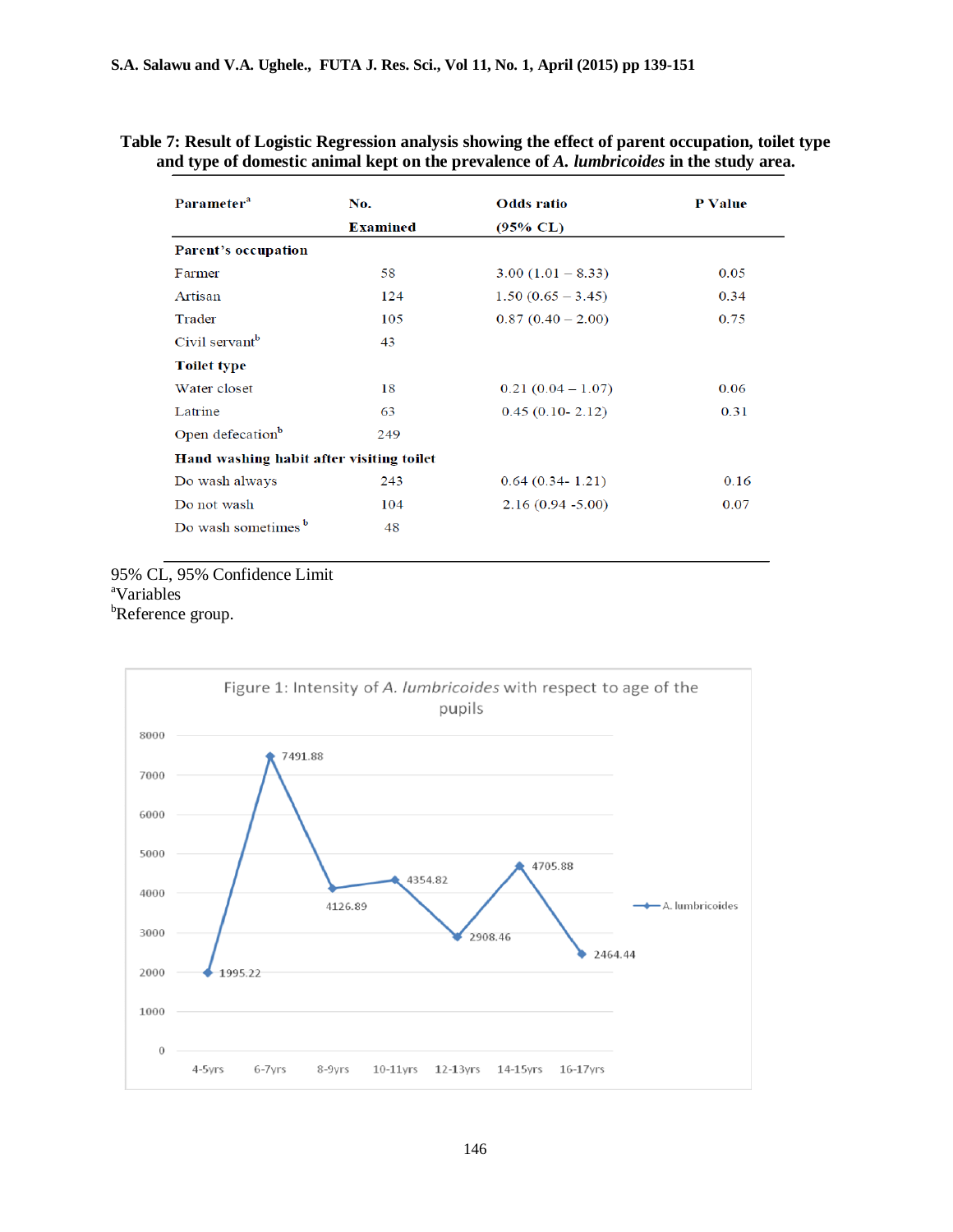

## **DISCUSSION**

The occurrences of soil transmitted helminthiasis due to the triad of *A. lumbricoides*, hookworms and *T. trichiura* as observed is this study has been reported in children by various authors from different parts of the world (Nwosu, 1981; Asaolu *et al*., 2002; Egwunyenga and Ataikiru, 2005; Ugbomoiko *et al*., 2006; Adeoye *et al*., 2007 and Sowemimo and Asaolu, 2011). The occurrence of *A. lumbricoides* infection in all the age groups highlighted in this study is similar to the situation in several other communities in Nigeria (Sam-wobo and Mafiana, 2004; Agbolade *et al*., 2004; Ugbomoiko *et al*., 2006). However lower prevalences of *A*. *lumbricoides* of 15.0% (Aisien *et al*., 2002); 18.8% (Akogun and Badaki, 1998) and 13.1% (Asaolu *et al*., 2002) were reported in Edo, Adamawa and Osun States respectively. The trend in the prevalence of *A. lumbricoides* among the age groups in this study is in line with the observation of Sowemimo and Asaolu (2011) in a study conducted among pre-school and school aged children in Ile- Ife Osun State. The authors observed that the lowest prevalence of helminths

infections were recorded among lower age groups while the highest prevalence were recorded in children aged 10 years and above. The high prevalence in these older age groups could be attributed to the fact that children at this age are not mindful of the health risk that is associated with playing in contaminated environment and they often spend their leisure time playing out-door while the younger ones are relatively more protected by their parents. They are often in contact with soil and are found eating indiscriminately with unwashed hands. The low prevalence in age 16-17years could be attributed to the fact that as a child gets older; the child tends to be more cautious of hygienic habits and may not always get involved in playing in dirty environment (Adanyi *et al*., 2011).

From the study, it is observed that prevalence of hookworms and *T. trichuira* with respect to age of the pupils follow same trend with low prevalences observed among the older age groups. This agrees with the report of Celia *et al*. (1989) which explained that the observation might be related to behavioural differences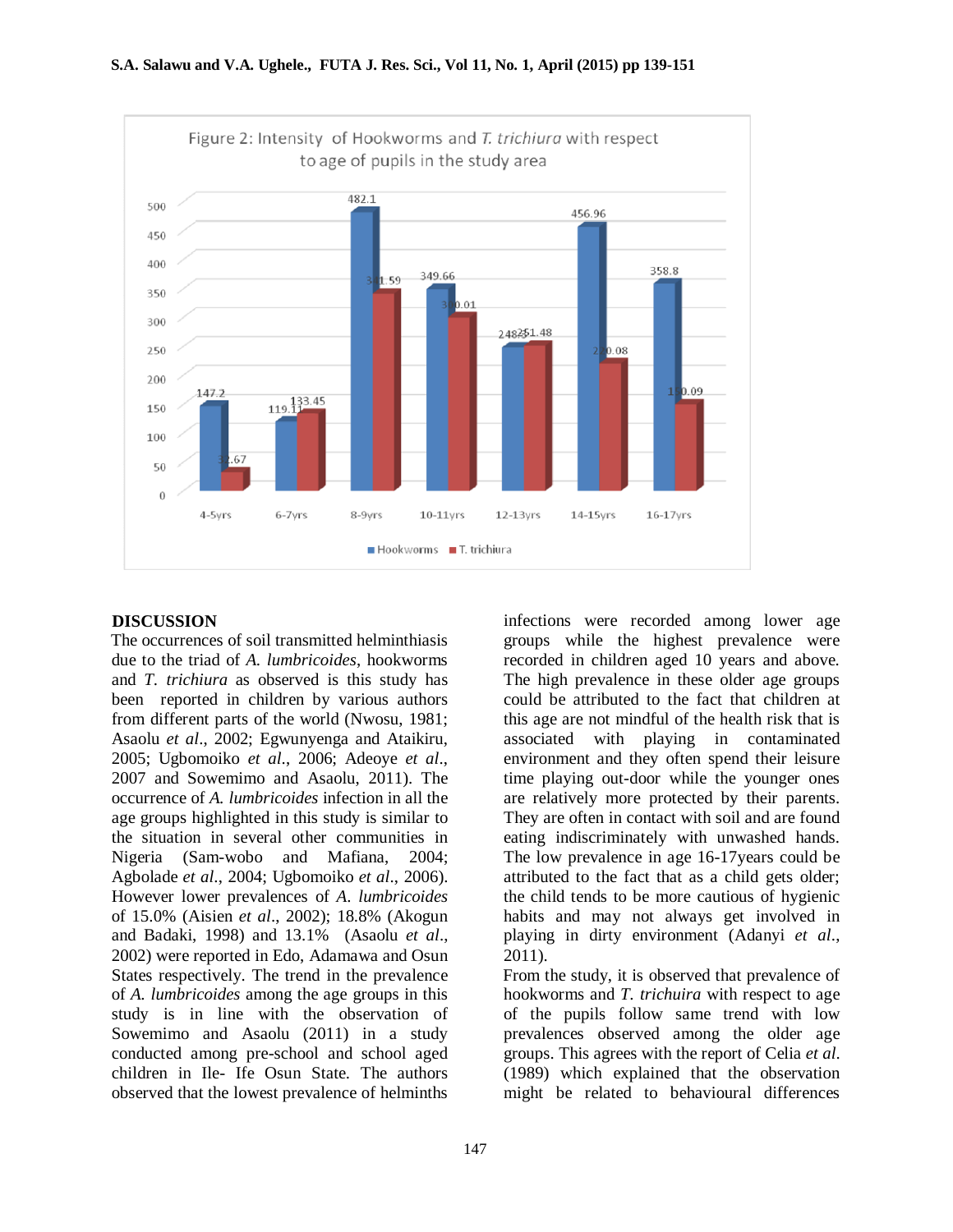which influence the degree of contact with infective ova in the environment.

The worm with the highest mono-infection in this study was *A. lumbricoides*, followed by hookworms while mono-infection with *T. trichiura* was the least. The finding of this study is in accordance with the findings of Ibidapo and Okwa (2008) and Nmorsi *et al,* (2009) in Lagos and Delta States respectively.

The most common combination of intestinal helminths is *Ascaris* and hookworms which agrees with the works of Onuoha *et al*. (2010) and Alli *et al.* (2011) among school children in Enugu and Oyo States respectively but differs from the report of Oyewole *et al*. (2002) who observed high prevalence in co-infection among *Ascaris* and *T. trichiura* in Ondo State, Nigeria. The type of toilet used was significantly associated with the prevalence of *A. lumbricoides* and was retained as a significant risk factor in the logistic regression model. Pupils who made used of open defeacation were highly susceptible to *A. lumbricodes* infection more than others. The reason for the practice of open field defecation by some of the respondents could be due to poverty and lack of means to construct a latrine or water closet toilets. The result is similar to the findings of Adanyi *et al*. (2011) among 1204 primary school children in Kaduna State. The parental socio-economic status is another important variable determining risk factor predisposing pupils to *A. lumbricoides* infection. From logistic regression analysis the odds of being infected by pupils whose parents were farmer was 3.0 times more likely than pupils whose parents were civil servant. Simply explanation for this could be the fact that farmers were exposed to contaminated soil especially those that use night soil as fertilizer for crops. This result is in conformity with the report of Kirwan *et al*. (2009) who reported that children of farmers usually harbour higher load of *A. lumbricoides* than those whose parents were businessmen or professionals. Also logistic regression model showed that indiscriminate open defeacation was significantly associated with the prevalence of *A. lumbricoides* infection. The open field used by pupils is often carpeted with dry and fresh human waste thereby increasing the risk of infection. Improper disposal of human wastes

has been associated with infections of intestinal helminths in other countries thereby indicating that members of the public are at risk of infection with these helminths especially where open field defecation is commonly practiced. Hand washing habit after visiting toilet is another risk factor predisposing pupils to *A. lumbricoides* infection. It was observed that the odds of being infected with *A. lumbricoides* by pupils who do not wash their hands after visiting toilet is 2.2 times more likely than those that washes their hands sometimes after each visit to toilet. According to Ogbaini-Emovon *et al*. (2014) who reported that poor environmental and personal hygiene with respect to disposal of human faeces and hand washing after defecation and before eating are the driving forces of STH infection. Therefore, lack of personal hygiene and proper hand washing habit were some of the factors that predisposes children to soil transmitted helminthes infection.

# **ACKNOWLEDGEMENT**

The authors sincerely appreciate the support and cooperation of the parents, pupils and teachers of the schools used for this study.

# **REFERENCES**

- **Adams, E.J., Stephenson, L.S., Latham, M.C and Kinoti, S.N.** (1994). Physical activity and growth of Kenya school children with hookworm, *Trichuris trichuira* and *Ascaris lumbricoides* infection improved after treatment with albendazole. Journal of Nutrition 124:1199-1206.
- **Adanyi, C.S., Audu, P.A., Luka, S.A. and Adanyi, D.N.** (2011). The influence of types of toilets used and personal hygiene on the prevalence of helminthosis among primary school children in Zaria, Kaduna State. Scholar Research Library Archives of Applied Science Research 3(3): 257-260
- **Adeoye, G.O., Osayemi, C.O., Oteniya, O. and Onyemekeihia, S.O.** (2007). Epidemiological Studies of Intestinal Helminthes and Malaria among Children in Lagos, Nigeria. Pakistan Journal of Biological Sciences 10: 2208-2212*.*
- **Agbolade, O.M., Akinboye, D.O.and Awolaja, A.** (2004). Intestinal helminthiasis and urinary Schistosomiais in some villages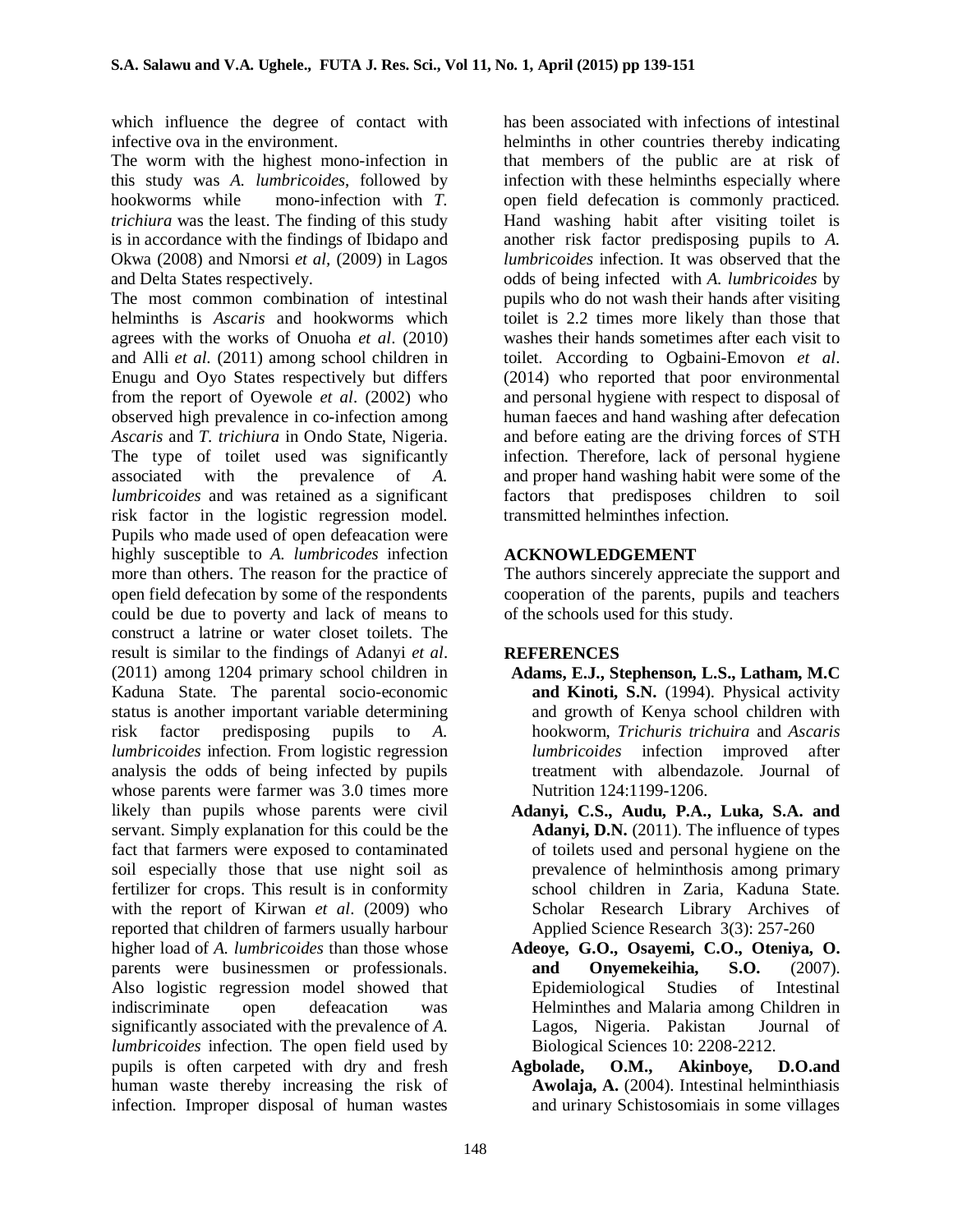of Ijebu North, Ogun State, Nigeria. African Journal of Biotechnology 3 (3): 206-209.

- **Aisien, M.S.O., Adams, M.A. and Wagbatsoma, V.A.** (2002). Intestinal helminthiasis in an Ochocerciasis endemic community on ivermectin treatment. Nigerian Journal of Parasitology 23:153- 158.
- **Akinbuwa O. and Adeniyi I.F.** (1996). Seasonal variation, distribution and interrelationships of rotifers in Opa Reservoir, Nigeria. African Journal of Ecology 34:351-263**.**
- **Akogun, O.B. and Badaki, J. (1998)**. Intestinal helminths infection in two communities along the Benue River valley, Adamawa State. Nigerian Journal of Parasitology 19:67-72.
- **Alli, J.A., Okonko, I.O, Oyewo, A.J., Kolade, A.F., Nwaze, J.C., Ogunjobi, P.N., Tonade, A.A. and Dada, V.K.** (2011). Prevalence of intestinal Parasites among Plam Wine Drinker in Ibadan Metropolis, Nigeria. Researcher. 3(11): 11-17.
- **Asaolu, S.O., Ofoezie, I.E., Odemuyiwa, P.A., Sowemimo, O.A. and Ogunniyi, T.A.B.** (2002)**.** Effect of water supply and sanitation on the prevalence and intensity of *Ascaris lumbricoides* among pre-school age children in Ajebandele and Ifewara Osun State, Nigeria. Transactions of Royal Society of Tropical Medicine and Hygiene 96: 600-604.
- **Awolaju, B.A. and Morenikeji, O.A.** (2009)**.** Prevalence and intensity of intestinal parasites in five communities in South-west Nigeria. African Journal of Biotechnology 8(18) 4542-4546.
- **Celia, A.S.O., Cromptom, D.W.T., Stoddan, M. and Terimic O.** (1989). The Epidemiology of *Ascaris lumbricoides* and other soil transmitted helminths in Primary Schools Children From Ile-Ife, Nigeria Parasitology 9: 272-285.
- **Cheesbrough, M.** (2000). District laboratory practice in tropical countries. E.C.B.S.Cambridge University Press edition 2:256-267.
- **Chukwuma, M.C., Ekejindu, I.M., Agbakoba, N.R., Ezeagwuna, D.A., Anaghalu, I.C. and Nwosu, D.C.** (2009).

The Prevalence and Risk Factors of Geohelminth Infections among Primary School Children in Ebenebe Town, Anambra State, Nigeria. Middle-East Journal of Scientific Research 4 (3): 211- 215.

- **Convention on the Rights of the Child**  (1990). Convention on the Rights of the Child Adopted and opened for signature, ratification and accession by General Assembly resolution 44/25 of 20 November 1989 entry into force 2 September 1990, in accordance with article 49.
- **Crompton, D.W.T.** (1989). Prevalence of Ascariasis. In Crompton D.W.T., Neshein.M.C.and Pawlowski Z.S (eds) *Ascariasis and its prevention and control*. Taylor and Francis London.
- **Crompton, D.W.T. and Savioli, L.** (1993). Intestinal parasitic infection and urbanization. Bullard World Health Organisation. 71(1): 1-7.
- **Egwunyenga, O.A. and Ataikiru, D.P.**  (2005). Soil transmitted helminthiasis among school age children in Ethiope East L.G.A. Delta State, Nigeria. African Journal of Biotechnology 4 (9): 938-941.
- **Ekpo, U.F., Odoemene, S.N., Mafiana, C.F., Sam-Wobo, S.O.** (2008). Helminthiasis and hygiene conditions of schools in Ikenne, Ogun State, Nigeria. PLoS Neglected Tropical Diseases 2(1):146(1-6)
- **Ibidapo, C.A. and Okwa, O.** (2008). The prevalence and Intensity of Soil Transmitted Helminths In a Rural community, Lagos Suburb, South West Nigeria. International Journal of Agriculture and Biology 10:89- 92.
- **Kirwan, P., Asaolu, S.O., Abiola, T.C., Jackson, A.L., Smith, H.V. and Holland, C.V.** (2009). Soil transmitted helminth infections in Nigerian Children aged 0-25 months. Journal of Helminthology .00:1-6
- **Koroma, M.M., Williams, A.M., De La Haye, R.R and Hudges, M.** (1996)**.** Effects of Albendazole on growth of primary school children and the prevalence and intensity of soil- transmitted helminths in Sierra Leone. Journal of Tropical Paediatrics 42:371-372.
- **Nokes, C., Grantham-McGregor, S.M., Sawyer, A.W, Cooper, E.S. and Brundy,**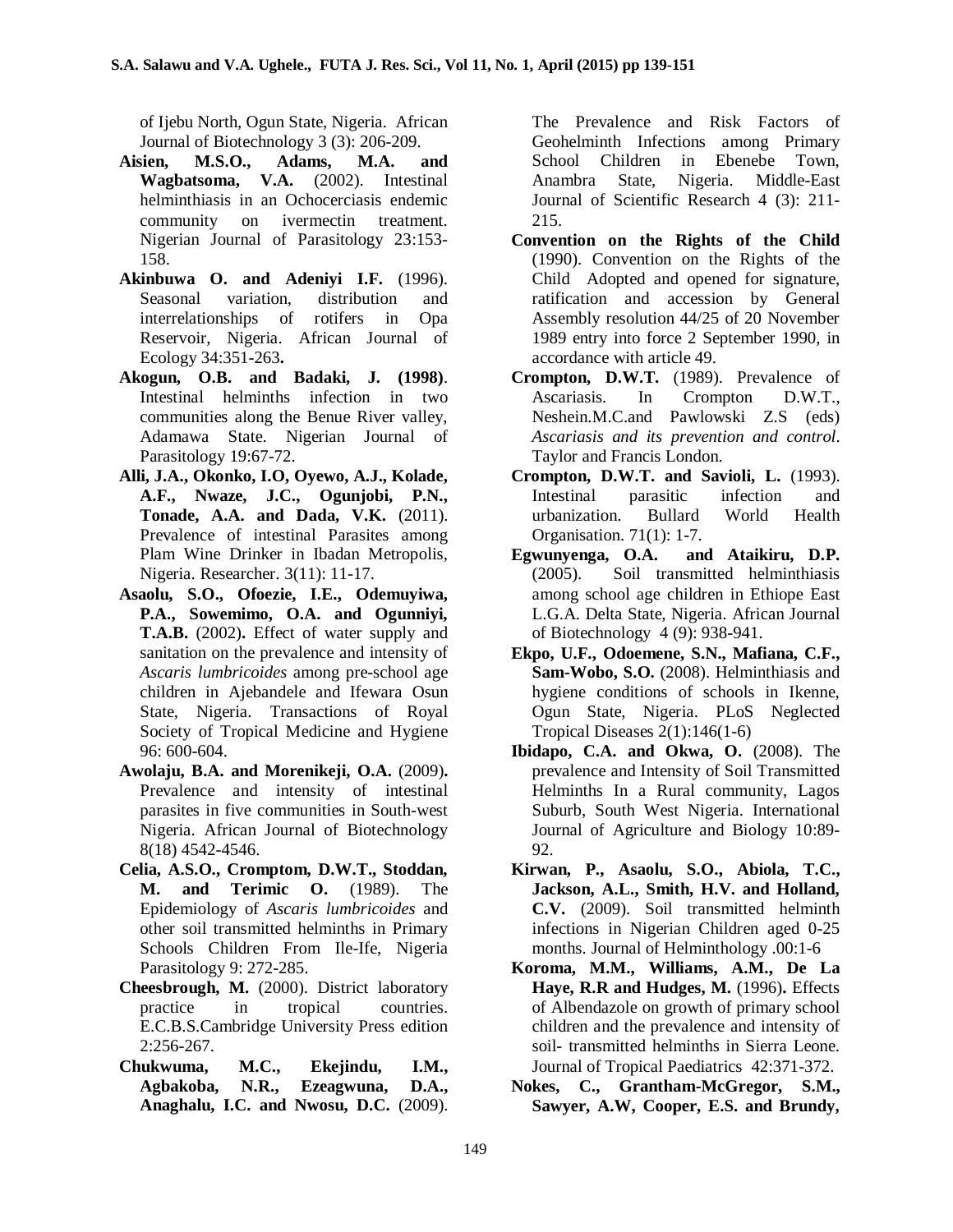**D.A.P.** (1992). Parasitic helminth infection and cognitive function in school children. Proceedings of the Royal Society of London Biological Science247: 77-81.

- **Nmorsi, J.C, Onojafe, J.O. and Onu, B.A.**(2009). Anthropogenic Indices of Soiltransmitted helminthiasis among children in Delta State, Southern Nigeria. Iranian Journal of Public Health 38(3): 31-38
- **Nwosu, A.B.C.** (1981). The community ecology of soil transmitted helminth infections of human in hyper endemic area of southern Nigeria. Annals of Tropical Medicine and Parasitology 75:197-203.
- **Odu N.N., Okonko I.O. and Erhi O.** (2011). Study of Neglected tropical diseases (NTDs): Gastro-Intestinal Helminthes among school children in Port Harcourt, Rivers State, Nigeria Report and Opinion. 3(9). http://www.sciencepub.net/report
- **Ofoezie, I.E., Bolton, P., Imevbore A.M.A and Christensen N.O** (1996). Schistosomiasis and other helminth infections in irrigation schemes in Sokoto, Katsina and Kebbi State of Nigeria. Nigerian Journal of Parasitology 17:31-37.
- **Ogbaini-Emovon, E.A., Eigbedion, A.O., Ojide, C.K. and Kalu E.I.** (2014). Prevalence and Impact Of Socio-Economic/Enviromental Factors On Soil-Transmitted Helminth Infection In Children Attending Clinic In A Tertiary Hospital In Benin City, Nigeria. International Journal of Basic, Applied and Innovative Research 3  $(2): 65 - 70.$
- **Ogbe, M.G., Edet, E. and Isichei, M.N.**  (2002). Intestinal helminth infection in primary school children in areas of Operation of Shell Petroleum Development Company of Nigeria (SPDC) Western Division in Delta State, Nigerian Journal of Parasitology 23: 3-10.
- **Onuoha, E.O. and Ofoeize, I.E.** (2010). Influence of Education Background and Personal Hygiene on Soil Transmitted Helminthiasis in Nsukka Zone, Enugu State, Nigeria in *Many Species One Planet One Future:* Proceeding of International Conference of Institute of Ecology and Enviromental Studies, Obafemi Awolowo University Ile-Ife, 3 68-74.
- **Oyewole, F., Ariyo, F., Sanyaolu, A., Oyinbo, W.A., Faweya, T., Monye, P., Ukpong, M. and Okoro, C.** (2002). Intestinal Helminthiasis and their Control with Albendazole Among Primary School Children in Riverine Communities of Ondo State. Nigeria. Southeast Asian Journal of Tropical Medicine and Public Health 33 214-218.
- **Salawu S.A., Asaolu S.O. and Sowemimo O.A** (2014). Co-infections with *Schistosoma haematobiu* and soil- transmitted helminths among school-aged children in Saki, Oyo State, Nigeria. Journal of Public Health and Epidemiology 6 (12) 417-423
- **Sam-Wobo, S.O and Mafiana C.F** (2004). The effect of surface soil exchangeable cations on the prevalence of *Ascaris lumbricoides* in Ogun State, Nigeria. Nigerian Journal of Parasitology 25:25-31.
- **Sowemimo O.A.** (2007). Prevalence and intensity of Toxocara canis (Werner, 1782) in dogs and its potential public health significance in Ile-Ife, Nigeria. Journal of Helminthology (2007) 81: 433–438
- **Sowemimo, O.A. and Asaolu, S.O.** (2011). The current status of soil transmitted helminthiases among pre-school and school children in Ile Ife Osun State, Nigeria. Journal of Helminthology 85:234-238.
- **Stephenson, L.S., Latham, M.C., Kinoti, S.N., Kurz, K.M., Brigham, H.** (1990). Improvement in physical fitness of Kenya school boys infected with hookworm, *Trichuris trichiura* and *Ascaris lumbricoides* following a single dose of Albendazole. Transaction of the Royal. Society of Tropical Medicine and Hygiene 84:277-282.
- **Stollzfus, R.J., Albonico, M, Chwaya, H.M., Savioli, L., Tielsh, J., Schulze, K., Yip, R.**  (1996). Haemoduant determination of hookworm- related blood loss and its role in Iron deficiency in African Children. American Journal of Tropical Medicine and Hygiene 55:399-404.
- **Ugbomoiko, U.S. and Ofoezie, I.E.** (2006). Multiple infection diagnosis of intestinal helminthaisis in the assessment of health and environmental development projects in Nigeria. Journal of Helminthology (In Press).